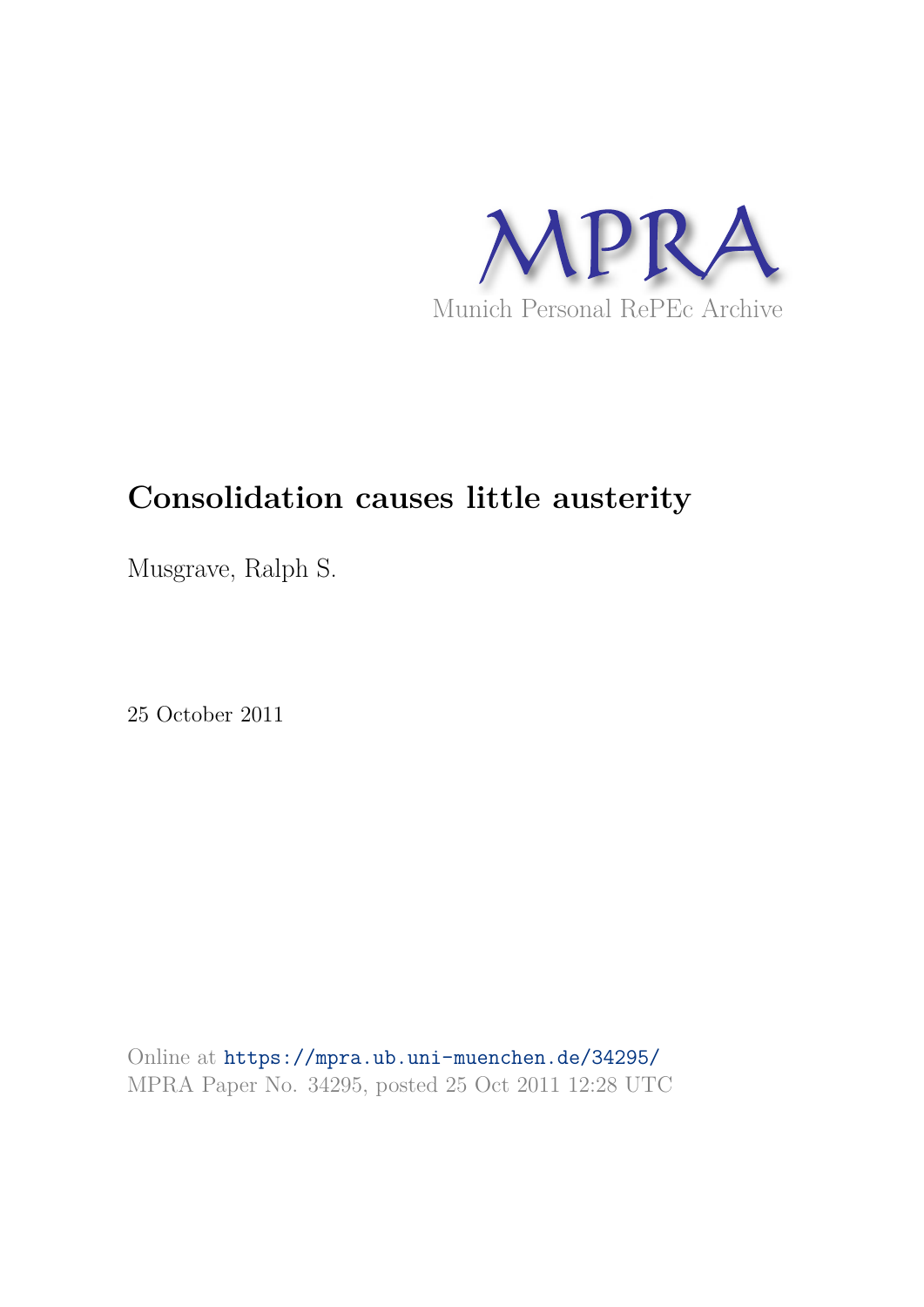# **Consolidation causes little austerity.**

#### **Abstract.**

There is a widespread view that reducing national debts and deficits, or "consolidating" them, causes austerity or would hinder the recovery. The reality is that reducing structural debts and deficits and "stimulus debts" is easily done without any significant deflationary effects. In contrast, stimulus deficits cannot be reduced in that they are required to deal with recessions, thought they can perfectly well accumulate as extra monetary base rather than as extra debt.

Money for the above debt and deficit reduction can be obtained from raised taxes and/or public spending cuts, while making good the deflationary effect of the latter with quantitative easing. As long as the deflationary effect of the former equals the stimulatory effect of the latter, there is little net effect on GDP, aggregate employment and so on. Meanwhile debts or deficits are reduced.

Author: R.S.Musgrave, 24 Garden Avenue, Durham, DH1 5EQ, UK. 0191 3865821.

EconLit Subject Descriptors: H61, H62, H63.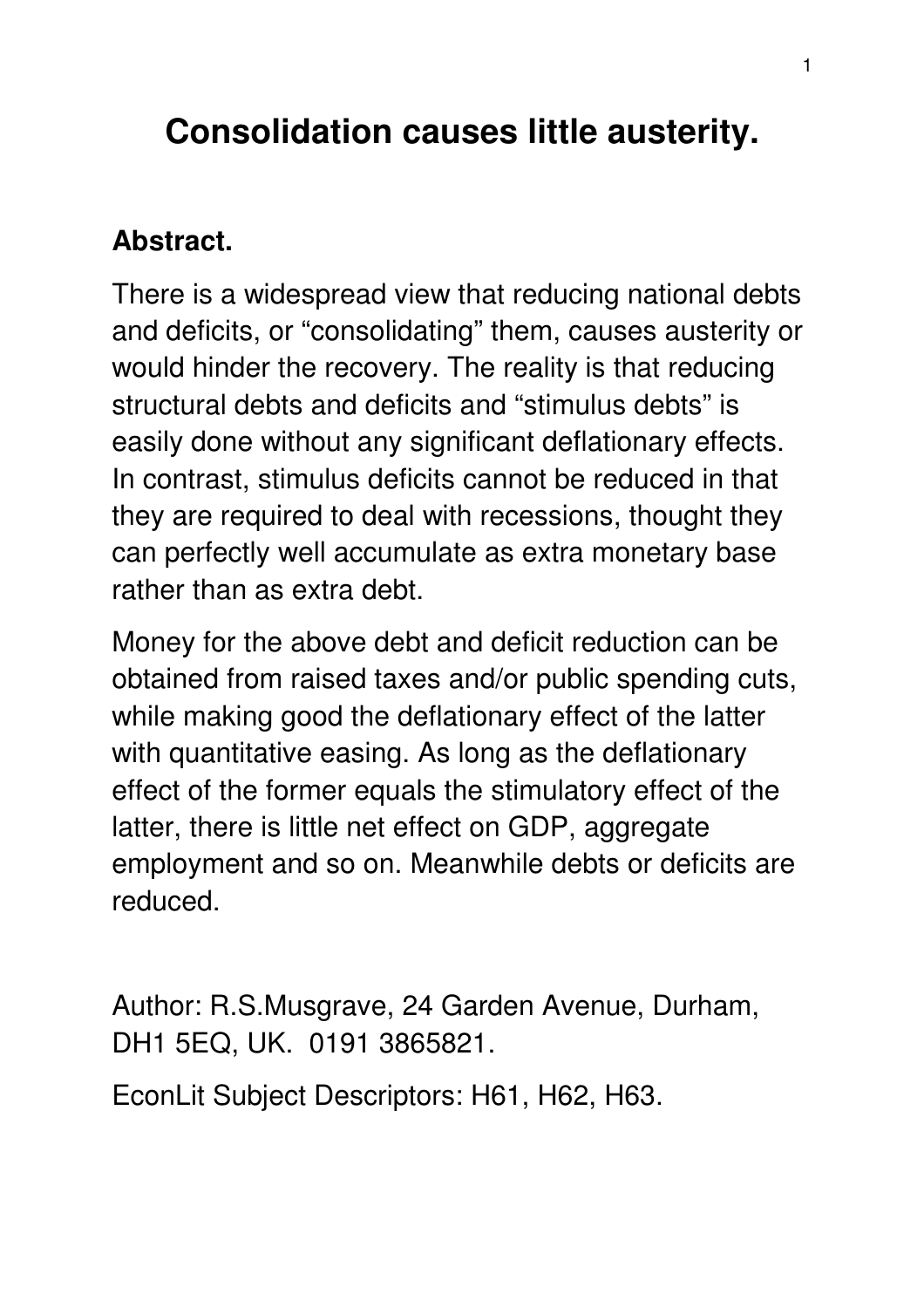There is a widespread view that reducing national debts and deficits, or "consolidating" them, causes austerity or would hinder the recovery. This view often takes the form of claims to the effect that deficits and debts must be reduced, but not before the recovery takes hold. Most readers will probably have seen innumerable examples of this sort of claim. But for the benefit those who have not, a few examples are: OECD (2010), Rivlin (2010:3), Harding (2011) or Ostry (2010A&B).

Some readers may be puzzled by the fact that three out of the above five works come from two reputable international organisations: the IMF and OECD. However this paper is nowhere near the first to suggest that these two organisations have a less than full grasp of debts and deficits, to put it politely. Prof. William Mitchell, for example, has been a constant critic of these two organisations (e.g. Mitchell (2011)).

The conventional "consolidation causes austerity" argument is usually to the effect that taxes must be collected (and/or public spending cut) in order to obtain the money with which to repay debts or reduce deficits. And tax increases or public spending cuts are deflationary, therefor, so the argument goes, consolidation is deflationary. The purpose of this paper is to show that the latter argument is badly flawed: that is, consolidation and a country's stance on the "stimulus – deflation" scale are essentially independent of each other.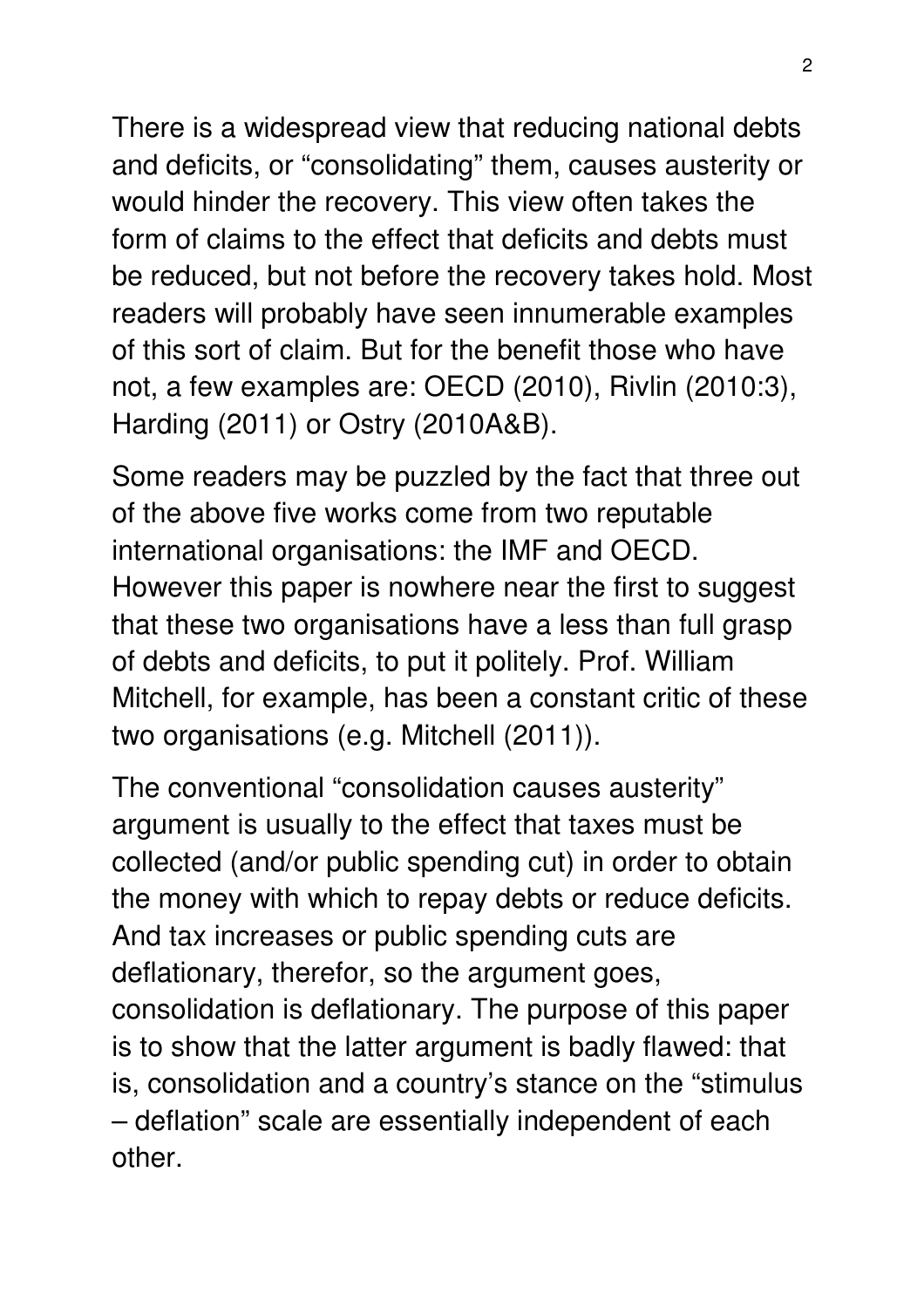Various simplifying assumptions are made below, as follows.

1. The argument below is concerned only with countries which issue their own currencies. That is, while the arguments apply to the Eurozone as a whole, individual countries that are part of a common currency system, like the Eurozone, are not considered here.

2. Governments and central banks are considered as a single unit below, and are referred to simply as "government".

3. The argument starts with the "closed economy" assumption. Open economies, that is economies which trade with the rest of the world, are considered towards the end.

#### **Structural and stimulus debt.**

A distinction is made below between debt arising for structural reasons and for stimulus reasons. Structural debt is taken here to mean debt which arises purely through failure to collect enough tax to fund government spending: there being no intention to impart stimulus. In practice this usage of the word "structural" amounts to the same as the definition given, for example, in the Reuters Financial Glossary definition, which is "The portion of a country's budget deficit that is not the result of changes in the economic cycle. The structural deficit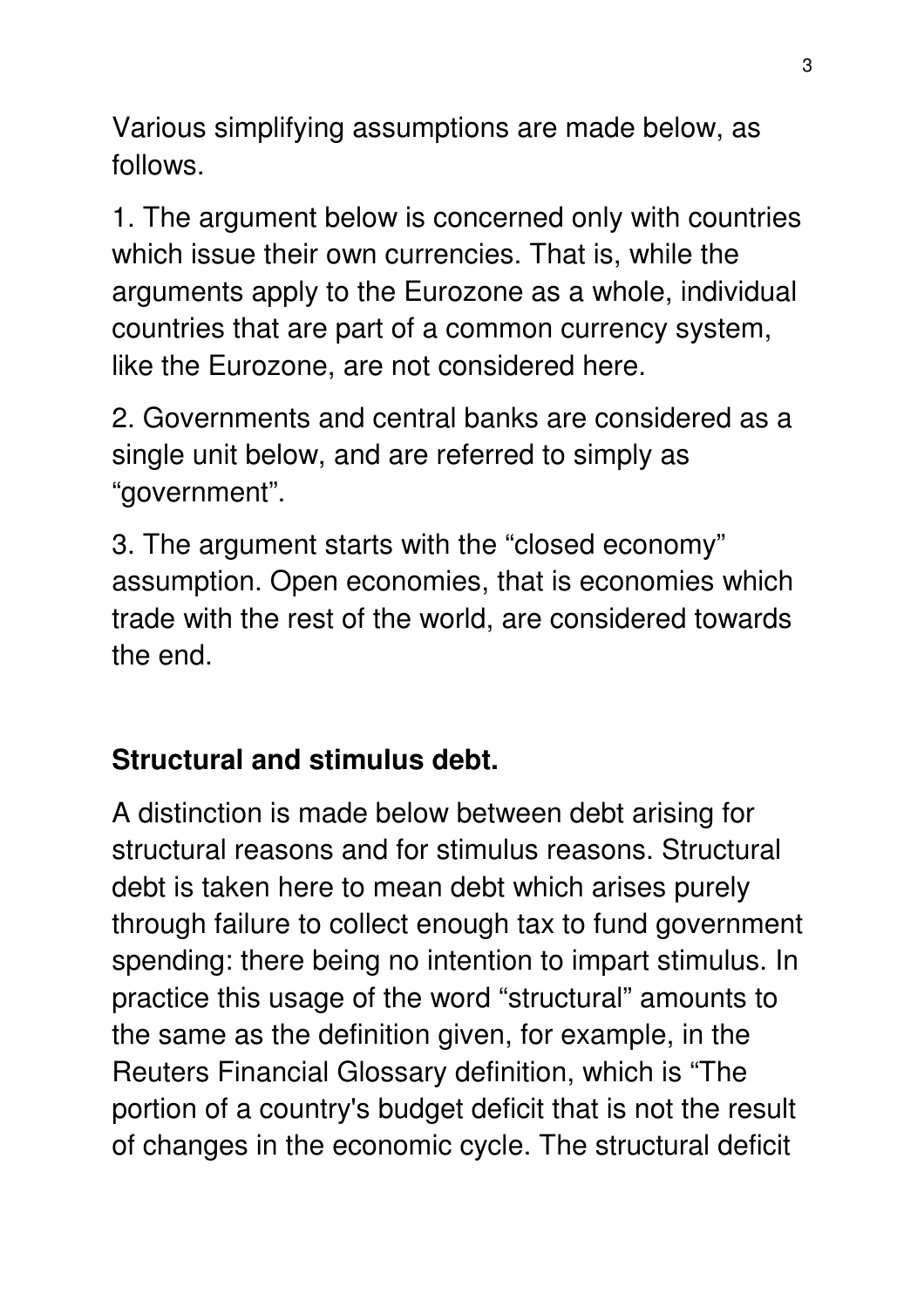will exist even when the economy is at the peak of the cycle."

This distinction between structural and stimulus debt is not in practice very important. The distinction is only made here so as to clarify the theory.

#### **Structural debt.**

The idea that structural deficits or debts cannot be reduced without deflationary consequences is on the face of it bizarre because as mentioned above, structural deficits and debts do not arise out of any intention to impart stimulus. Thus the removal of structural deficits and debts will not, by definition, have any "anti-stimulatory" effect.

This raises the question as to why there is a widespread belief that removal of structural deficits or debts will be deflationary. The answer is that those who make the latter claim make a simple mistake, which will now be explained.

Let us consider a government which raises spending by \$X a year and fails to collect tax to cover this expenditure, and which has to borrow in consequence. The effects of consolidating the debt a few years later will then be considered.

The above failure to collect enough tax has a stimulatory or inflationary effect which must be countered by some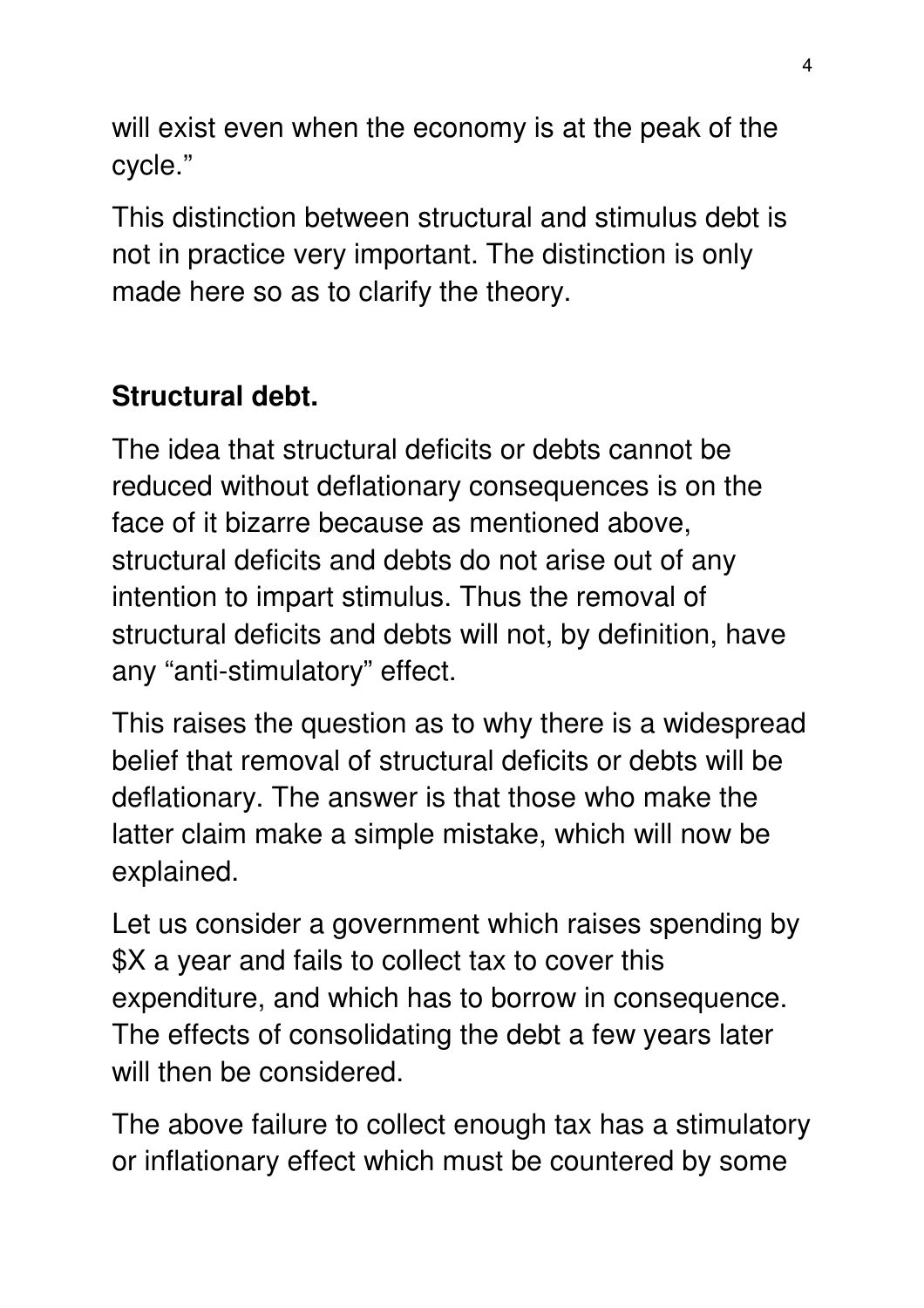sort of deflationary instrument, for example borrowing, assuming aggregate demand is to remain constant. Where government goes for the borrow option, the deflationary effect, is unlikely to be sufficient if government simply borrows \$X. Reasons are as follows.

The latter "borrow and spend" scenario involves having government take \$X from the private sector, give the private sector \$X of bonds in return and spend the \$X back into the private sector. The net result is that the private sector is \$X up (in the form of \$X worth of bonds).

That is different from extracting \$X per year of tax from the private sector and spending the money. In the latter case, the private sector is no better off: at least the private sectors' net financial assets (PSNFA) do not rise.

Thus under the borrow option, government will need to take some further deflationary measure. This additional deflationary measure could be to raise interest rates, or it could be to borrow an additional amount over and above the \$X and doing nothing with the money concerned. Effectively, the "additional amount" is extinguished or "unprinted".

Indeed, raising interest rates and borrowing the above "additional amount" come to much the same thing, since governments force through interest rate increases by borrowing, i.e. selling bonds. So let us assume that given a tax shortfall of \$X, government has to borrow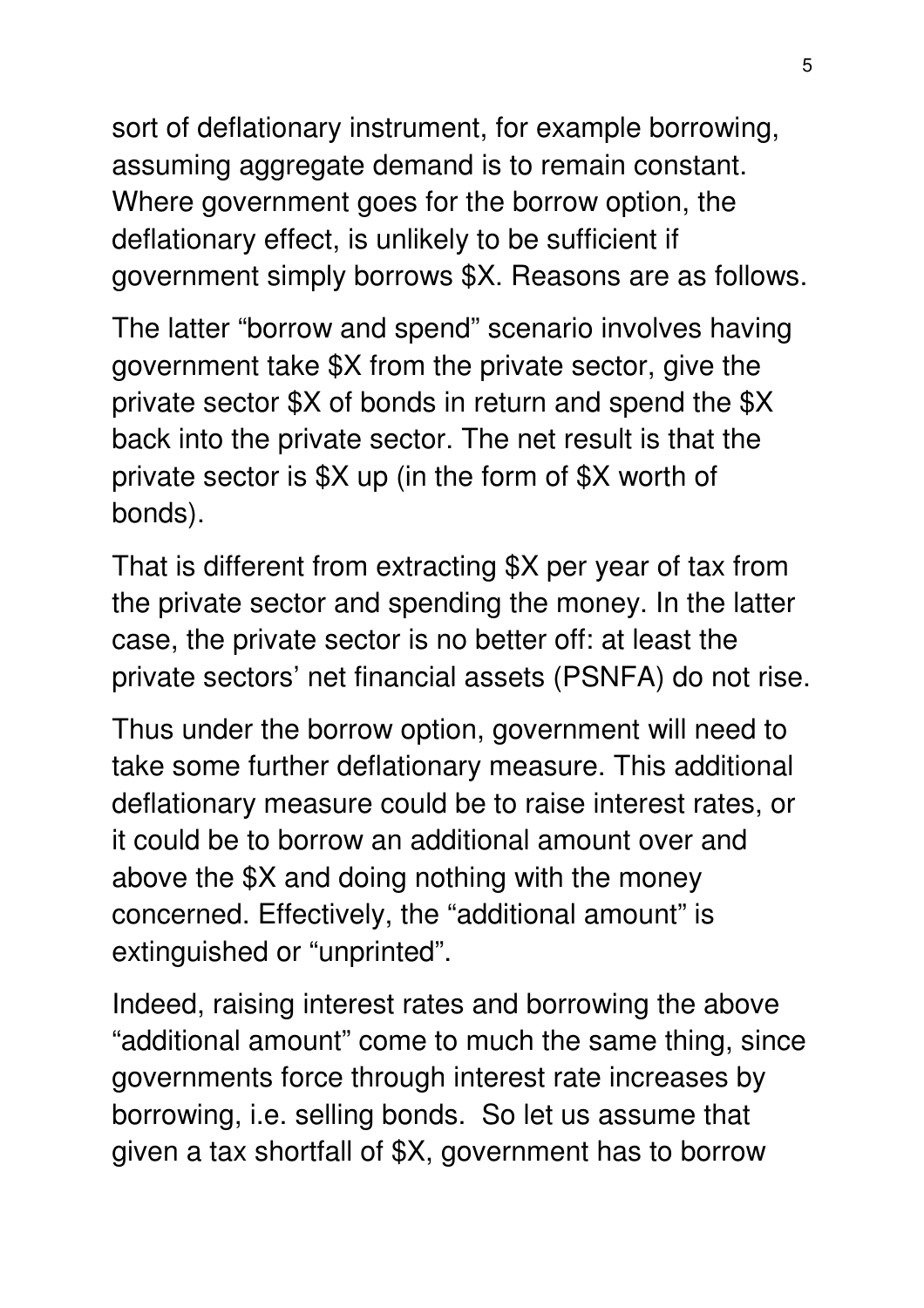$(X + X<sup>1</sup>)$ , where \$X represents money that is borrowed and spent, while the  $$X^1$  is money that is simply borrowed, period.

### **Consolidating the debt.**

When government subsequently decides to consolidate the debt after let us say Y years, government will, all else equal, just need to reverse the above process: that is, it will need to raise taxes by enough to buy back \$XY of bonds, plus it will need to implement quantitative easing (QE) to the tune of  $$X^1Y$ .

And this is where the big mistake comes by those who think that consolidating structural deficits or debt is deflationary. That is, in the case of debt for example, they think that the repayment of \$XY of debt involves simply raising taxes and/or cutting public spending by \$XY, and repaying creditors. And that certainly would be deflationary. In fact the latter mode of debt repayment is excessively deflationary and for no good reason: it is not a mirror image of the way in which the debt was incurred in the first place.

No doubt some adherents to the conventional view would claim that implementing QE while repaying debt is some sort of cheat. One answer is that the above process of incurring debt and then repaying it simply returns the relevant economy and its money supply to where it would have been if the above debt had not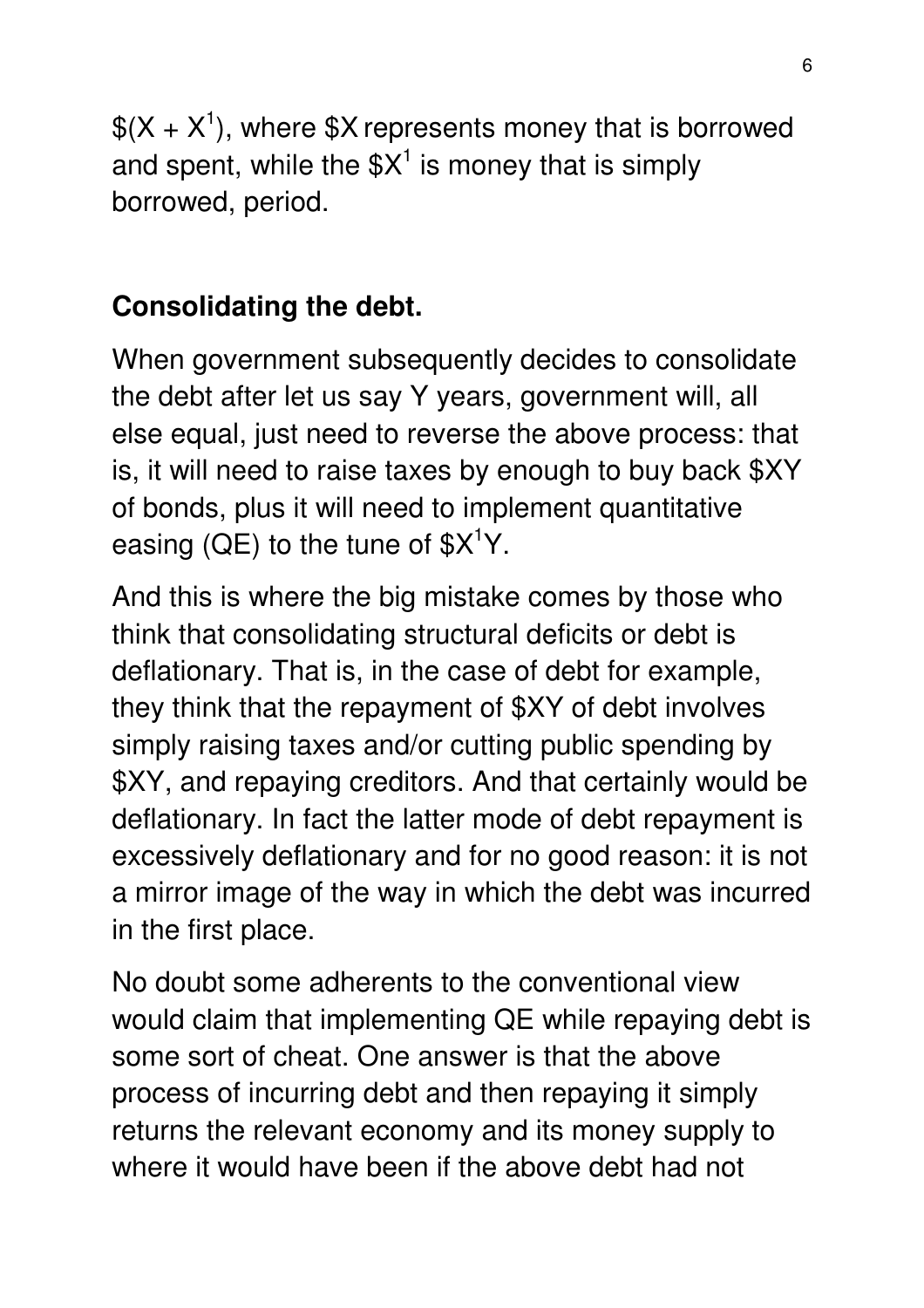been incurred: that is, if the above extra government spending had been funded by increased tax right from the start.

Indeed, it is ironic that what are sometimes called "economic conservatives" or the political right (who tend to oppose governments running up large debts) are the very ones likely to object to paying off debt in the above manner, because debt repayment is "assisted" by printing money to the tune of  $$X<sup>1</sup>Y$ .

To repeat, the latter process simply returns the economy to where it would have been had structural debt never been incurred! Thus much of the West's elite, economic conservatives in particular, are in the bizarre position of objecting to the very thing they want: the scenario that would obtain if no structural debt had been incurred.

#### **Debt derived from stimulus.**

In contrast to structural debt, there is debt incurred as a result of Keynsian stimulus: having government borrow and spend.

The conventional wisdom is that this Keynsian policy makes some sort of sense. However, it can well be argued that borrowing for stimulus purposes makes no sense at all. In particular, it is hard to see the point of government borrowing money and paying interest for the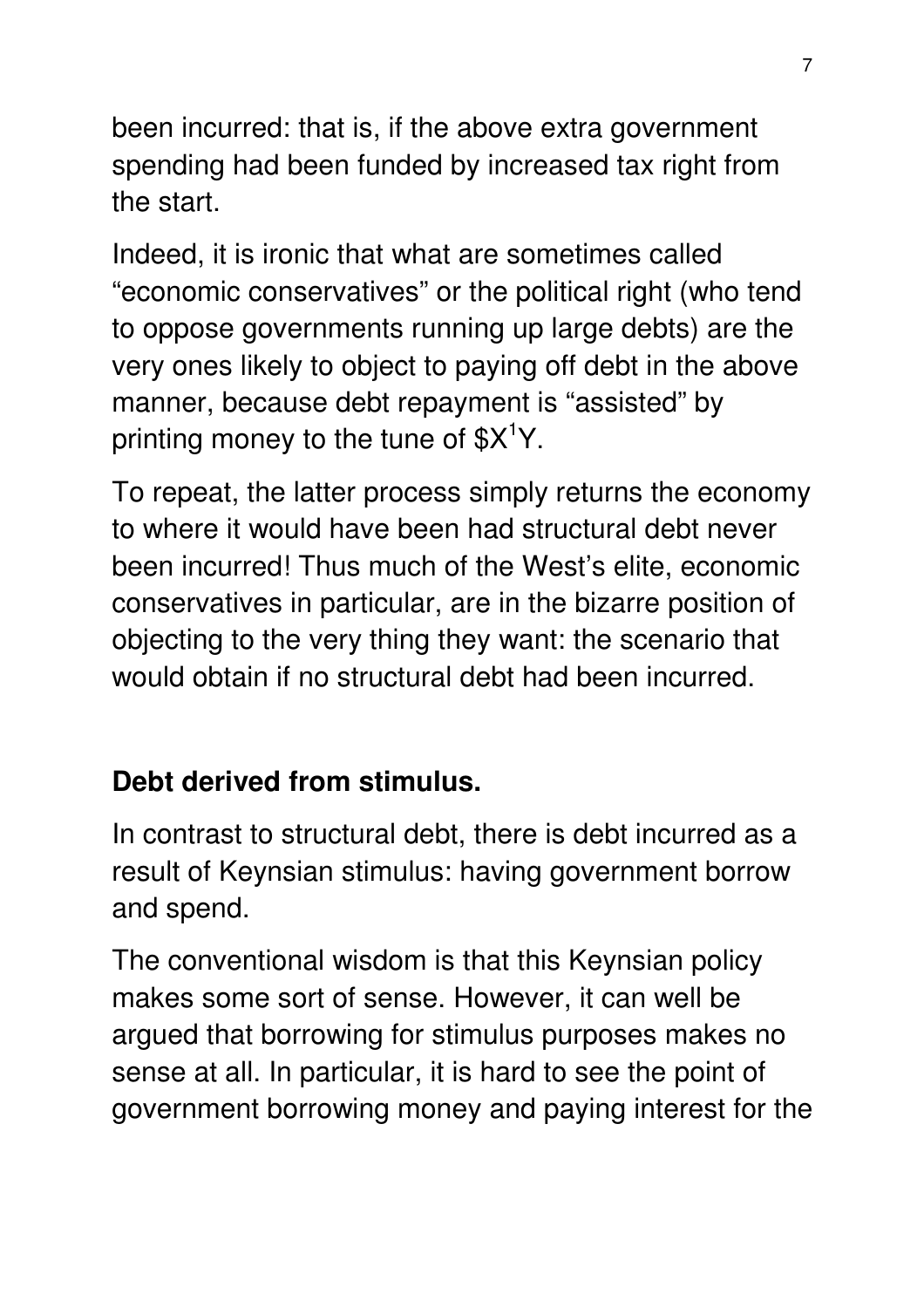privilege when it can print as much money as it wants at no cost.

Keynes (1933), Friedman (1948: 250), Mosler (2010) and Hillinger (2010:3) pointed out that deficits can perfectly well accumulate as extra monetary base rather than extra debt. Of course having deficits accumulate as monetary base rather than debt is doubtless more stimulatory, dollar for dollar, than accumulation in the form of debt. But that just means that fewer dollars need be employed for given stimulatory effect under the "base" option than the debt option.

If incurring debt for stimulus purposes does indeed make little sense, it follows that if a government has accumulated debt for stimulus purposes, it should be possible to convert this debt to monetary base without any austerity. And indeed, this is easily done simply by "printing" or creating monetary base and buying back debt (or ceasing to roll it over). In short, debt can be converted to monetary base via QE.

That on its own would probably be too stimulatory because PSNFA becomes more liquid. And that in turn would necessitate some form of compensatory and deflationary measure, like increased taxes.

As long as the stimulatory effect of the QE equals the deflationary effect of the extra tax (and/or public spending cuts), the net effect is neutral. That is, there is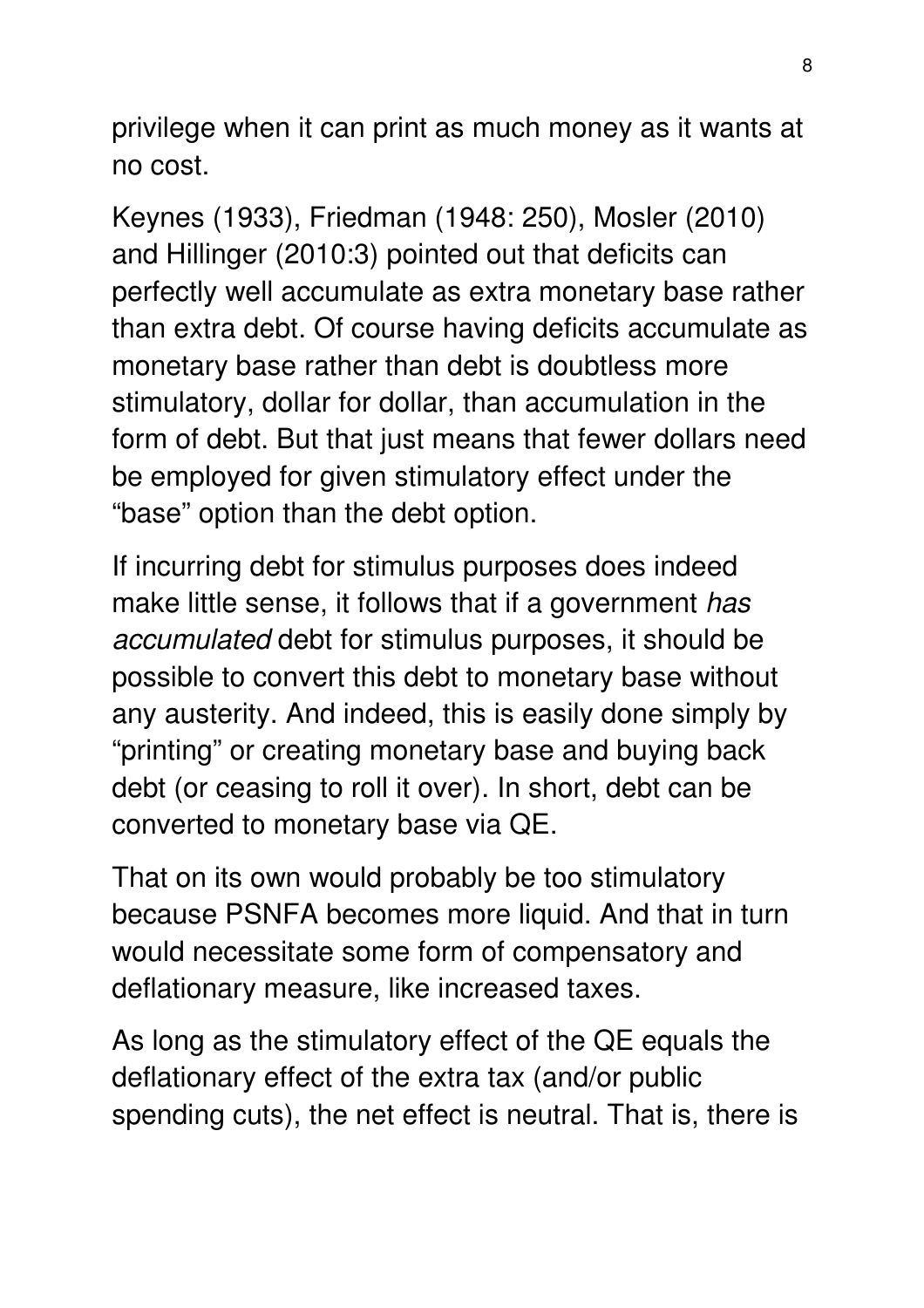no effect on GDP, aggregate employment and so on: in short, no austerity.

Apart from the above PSNFA effect, there are of course additional ways in which the Keynsian "borrow and spend" policy might work. For example, Keynsian borrow and spend involves taking cash from the relatively well off, and spending it in ways that channel money into the pockets of the population at large. Given that the less well-off spend a larger portion of additional income than the rich, there may well be an aggregate demand expanding effect.

However, the effects of Keynsian policy is much in dispute, plus quantifying the effect is not central to the argument here. The central point made here is that whatever the effect of Keynsian policy and the debt it gives rise to, the debt can be paid off without any "recovery hindering" effects.

To illustrate, if Keynsian type stimulus has an effect way beyond the PSNFA effect, that just means that consolidation will have a relatively deflationary effect, which in turn means that the tax increase accompanying the above mentioned QE would have to be relatively small.

To summarise so far, structural deficits and debts can be removed without any big deflationary effects. Stimulus debt is equally easy to remove. In contrast stimulus deficits clearly must stay in place as long as the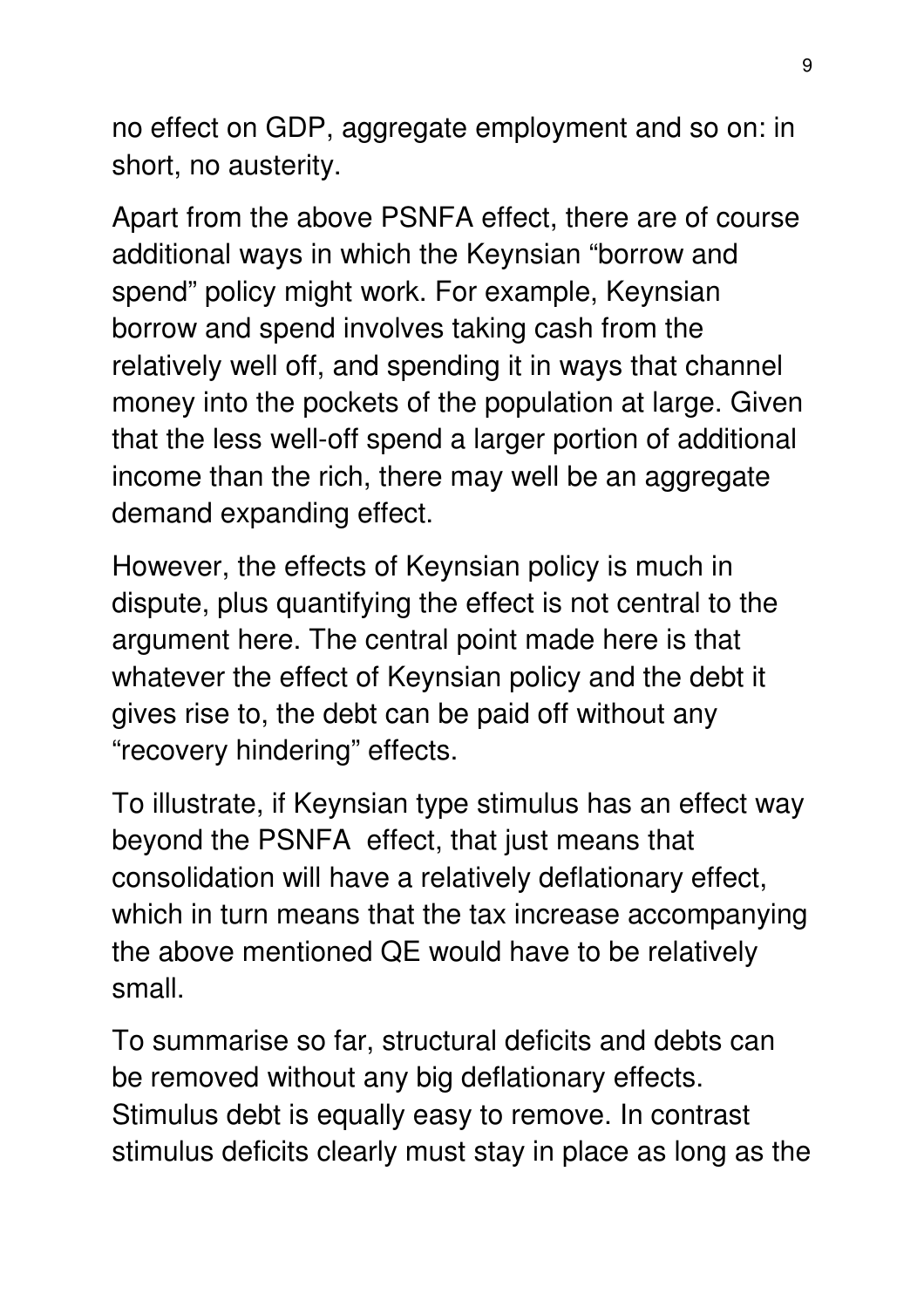recession continues. However, the latter can perfectly well accumulate as extra monetary base rather than as extra debt.

### **The combined structural and stimulus debt.**

As most readers will have noticed, consolidating structural debt can be done in the same way as consolidating stimulus debt (extra tax or less public spending plus QE). Thus there is no real need to know how much of a country's debt has accumulated for structural rather than stimulus reasons. To repeat, the two were separated above just to clarify the theory.

Furthermore, the actual stimulus obtained from increasing stimulus debt years ago has nothing to do with how stimulatory or "unstimulatory" the consolidation of such debt this year or next ought to be. For example, if the private sector is currently in a fit of irrational exuberance, that would be an argument for consolidating debt in a relatively deflationary manner.

Indeed, to ignore both the size of the current debt and monetary base and the circumstances in which they arose is very much in keeping with Lerner (1983: 39), who said "government fiscal policy, its spending and taxing . . and its issue of new money . . . shall all be undertaken with an eye only to the results . . . and not to any established traditional doctrine about what is sound or unsound".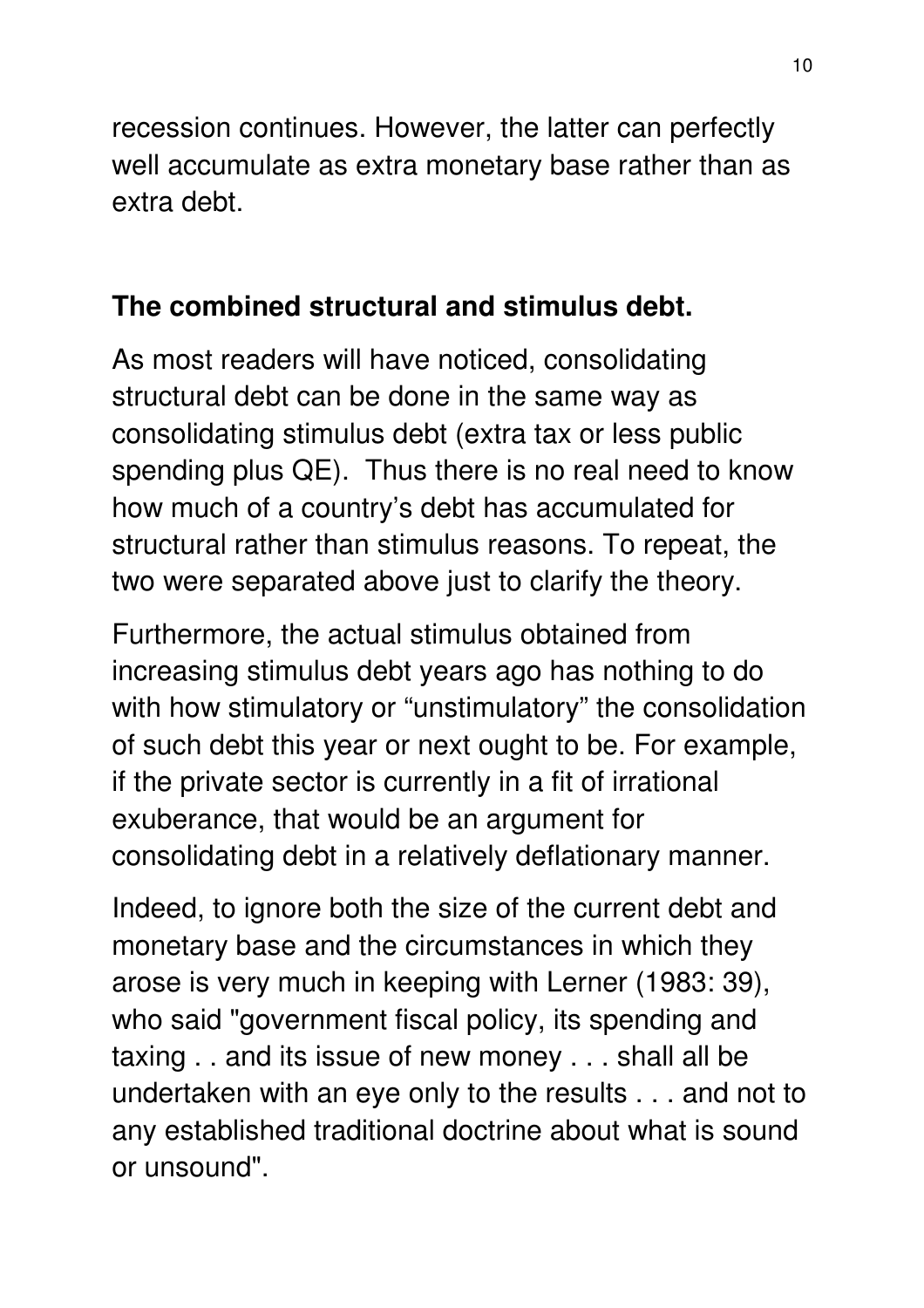Incidentally, if taken to the extreme, the above QE policy, would involve buying back all debt which would result in a "zero debt" economy. And that is not as outlandish an idea as it might seem: Friedman (1948:250) and Mosler (2010) advocated zero debt economies.

#### **Open economies.**

As far as incurring and paying off debt goes, the basic difference between a closed and open economy is of course that foreigners can respectively buy and sell debt.

The word "foreigner" is not strictly accurate here in that as far as economic effects go, there is no difference between on the one hand a foreigner selling debt and reinvesting the proceeds abroad, and on the other hand, a native doing likewise. In other words it is the behaviour of those prepared to invest abroad rather than in just one country that is of relevance here. However, the word "foreigner" will be used below for the sake of brevity.

If foreigners sell debt during a debt consolidation phase and reinvest the proceeds abroad, the price of the currency of the country concerned falls relative to other currencies, that is devaluation takes place. And this of course involves a standard of living reduction for the country concerned, which certainly counts as "austerity".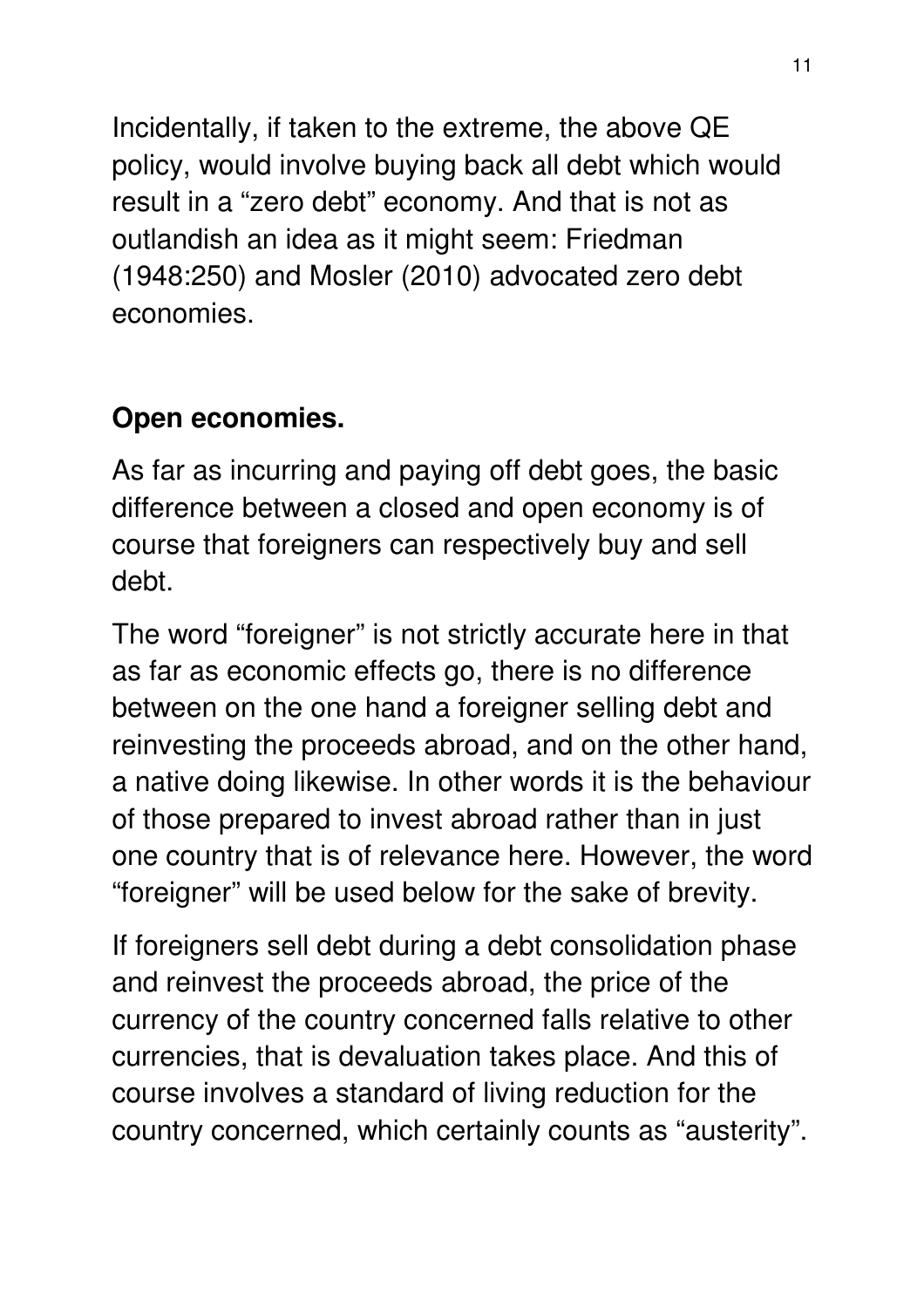But there are several reasons for thinking the amount of austerity here will be or could be limited.

1. No austerity for the world as a whole is involved since in the absence of any evidence to the contrary, the best assumption that can be made is that the standard of living loss for the devaluing country will be matched by a standard of living rise for other countries.

2. Where foreigners hold a significant portion of a country's debt, there is a limit to how quickly they can withdraw their investment without causing a serious devaluation of the currency of the debtor country, which in turn devalues the worth of the rest of foreigners' investment in the country concerned. For example, China has been seriously concerned about the monetisation or threatened monetisation of US debt recently. But China has withdrawn very little of its investment in the US because of this. China, so to speak, has nowhere else to go.

3. As mentioned above, any austerity caused by the behaviour of foreigners can only occur via devaluation. If a significant number of countries coordinate their consolidation efforts, the foreign exchange effects are ameliorated, thus any austerity is also ameliorated.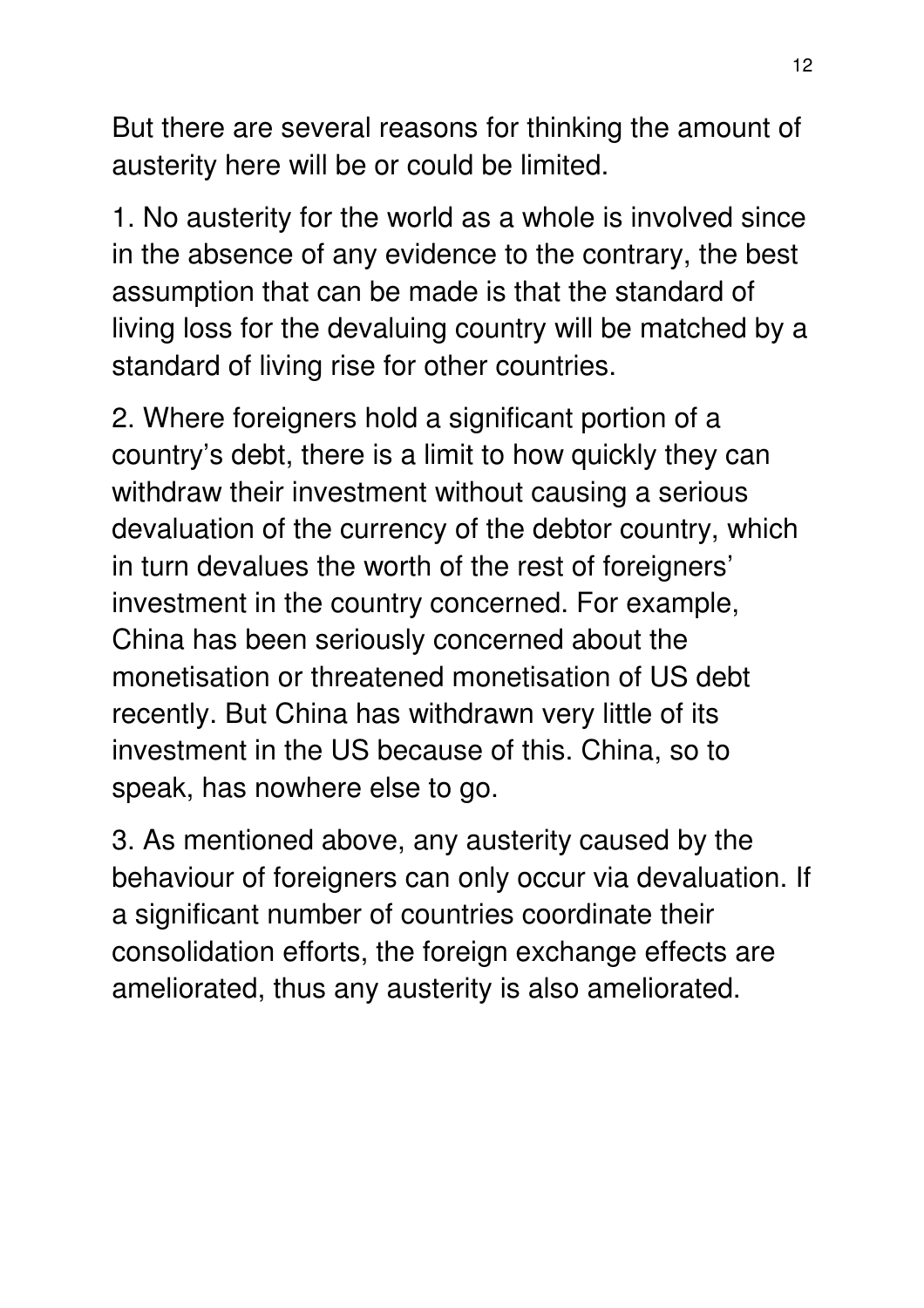# **Aggregate employment.**

Some advocates of the idea that debt consolidation hinders the recovery presumably mean "recovery" in the sense of returning aggregate employment to prerecession levels, rather than returning GDP growth to pre-recession levels. In fact there is little reason for consolidation to reduce aggregate demand and thus aggregate employment.

The only reason for such a reduction comes from the fact that debt consolidation changes the pattern of demand, which in turn requires people to change jobs, re-train and so on. And that would temporarily worsen the inflation / unemployment relationship. (The altered pattern of demand stems, amongst other reasons, from the devaluation of the currency of the debt repaying country, mentioned above.)

But this altered pattern of demand occurs just as much during the build-up of debt as during consolidation, which is yet another reason for governments not to incur debt! (Yet more arguments against governments incurring debt are given in Musgrave (2010)).

The solution to this altered pattern of demand problem is to consolidate debt slowly rather than quickly. If the resulting altered pattern of demand is small compared to the constantly changing patterns of demand that occur anyway, then the effect on aggregate employment will be small.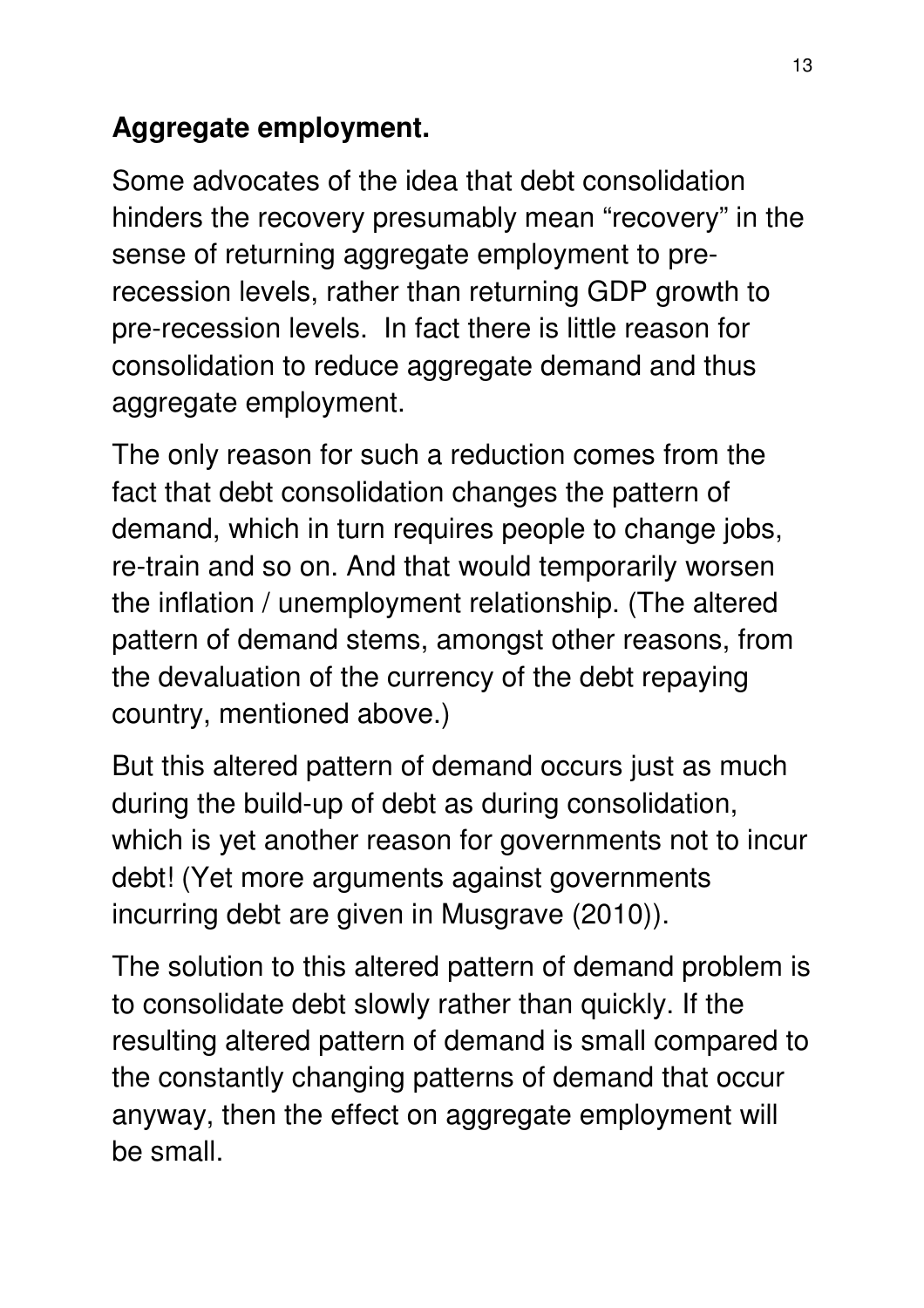### **Is consolidation urgent or necessary?**

Having argued that consolidation can be effected with little or no austerity, this is not to suggest that consolidation is urgent for every country.

Several governments are currently paying a rate of interest on their debt which, after adjusting for inflation, is around zero or even negative. Moreover the national debts of the US and UK at the time of writing are still only around half the level, relative to GDP, that obtained just after World War II.

Having said that, there is a particular sense in which debt reduction can be taken too far, which is as follows. As pointed out above, there is little point in a country which issues its own currency borrowing money, given that it can print any amount of such money as required. Thus reducing the stock of "interest paying" debt makes sense.

However, monetary base is at least nominally a debt (owed by the central bank to holders of monetary base). It is debatable as to whether this counts as debt, but if it does, then reducing this form of debt can go too far: if such a reduction were to reduce PSNFA to such an extent that the private sector did not spend enough to bring full employment, that would constitute "going too far".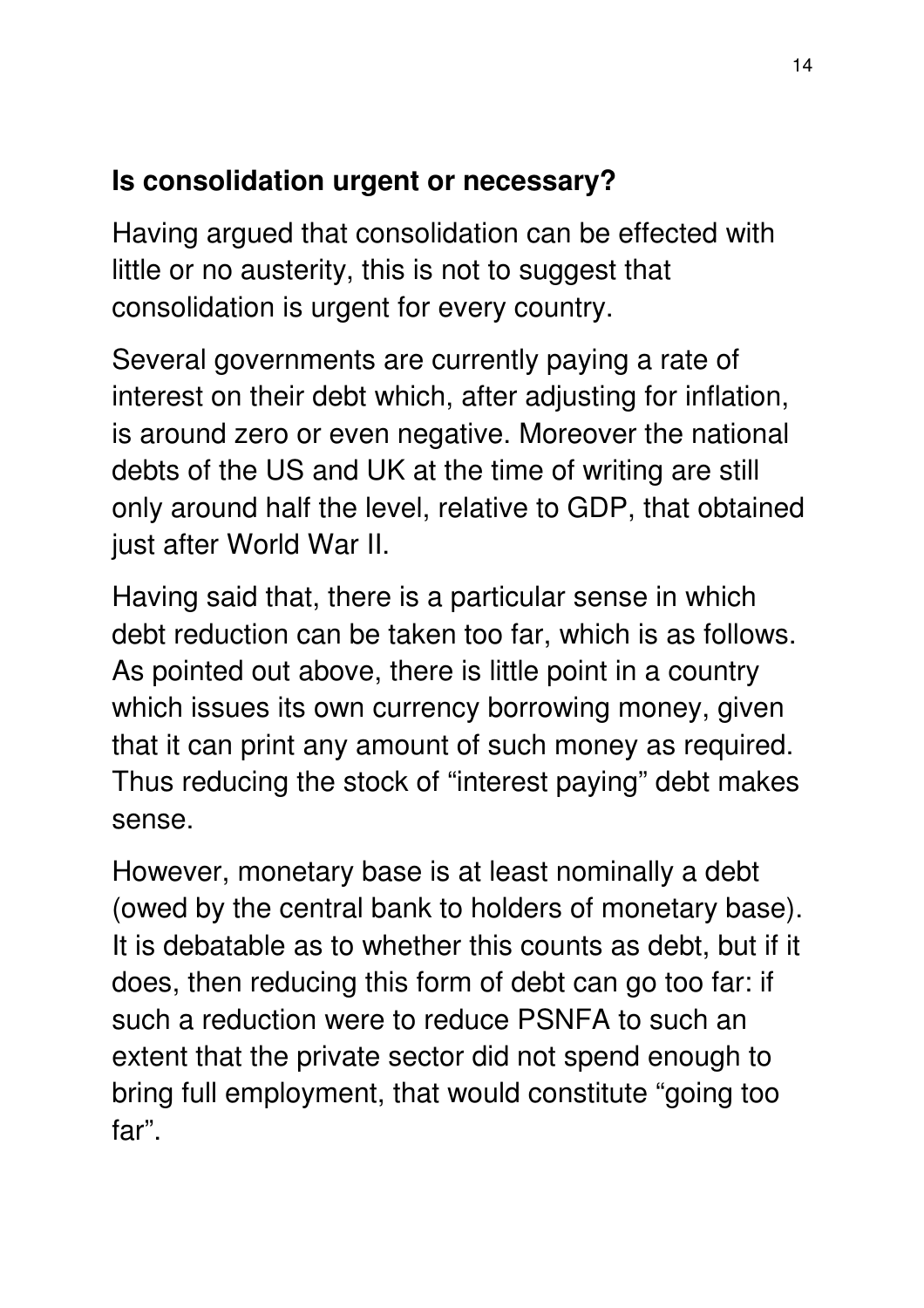# **Conclusion.**

1. To the extent that an economy is closed, debt consolidation need not hinder the recovery or cause austerity. There may well be political problems relating to which income or social groups gain and lose from debt repayment, but overall, no austerity need be involved.

2. To the extent that an economy is open, debt repayment involves austerity for the country concerned only to the extent that debt holders invest the proceeds of debt repayment abroad. Even where proceeds are invested abroad, no austerity for the world as a whole is involved, since loses by debt repaying countries are matched by gains in countries which do not repay debt.

3. Austerity can be minimised in debt repaying countries if those countries coordinating their debt repayment efforts.

4. As distinct from austerity in the sense of hindering GDP growth, debt consolidation would reduce aggregate employment because the pattern of demand is altered. But this problem can be minimised by limiting the speed of consolidation.

 $\overline{\phantom{a}}$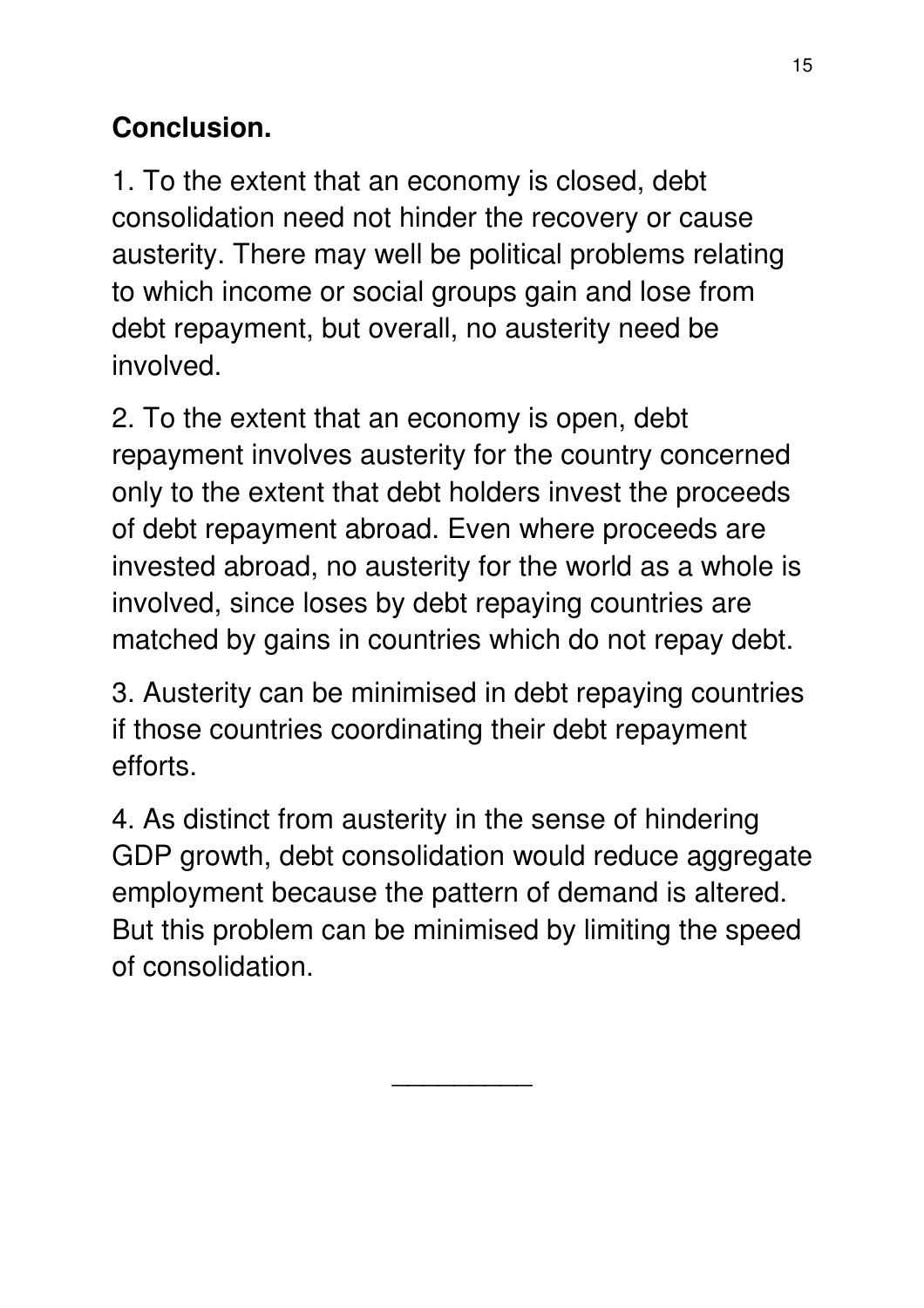#### **References.**

Friedman, M. (1948). A Monetary and Fiscal Framework for Economic Stability. American Economic Review. XXXVIII (3): 245-264, URL: http://nb.vse.cz/~BARTONP/mae911/friedman.pdf

Harding, R. (2011) Tackling the deficit is next fiscal battle. Financial Times. URL: http://www.ft.com/cms/s/0/af521dc4-63a9-11e0-bd7f-00144feab49a.html#axzz1ba97li8U

Hillinger, C. (2010). The Crisis and Beyond. Thinking Outside the Box. Economics. Discussion paper No. 2010-1. URL: http://www.economicsejournal.org/economics/discussionpapers/2010-1

Keynes, M. (1933). An Open Letter to President Roosevelt. New York Times. December 31<sup>st</sup>. (See 2<sup>nd</sup> half of  $5<sup>th</sup>$  paragraph). URL:

http://www.scribd.com/doc/33886843/Keynes-NYT-Dec-31-1933

Lerner, A.P. (1983). Functional Finance and the Federal Debt. In David C.Colander (Ed.), Selected economic writings of Abba P. Lerner. New York University Press. URL:

http://k.web.umkc.edu/keltons/Papers/501/functional%2 0finance.pdf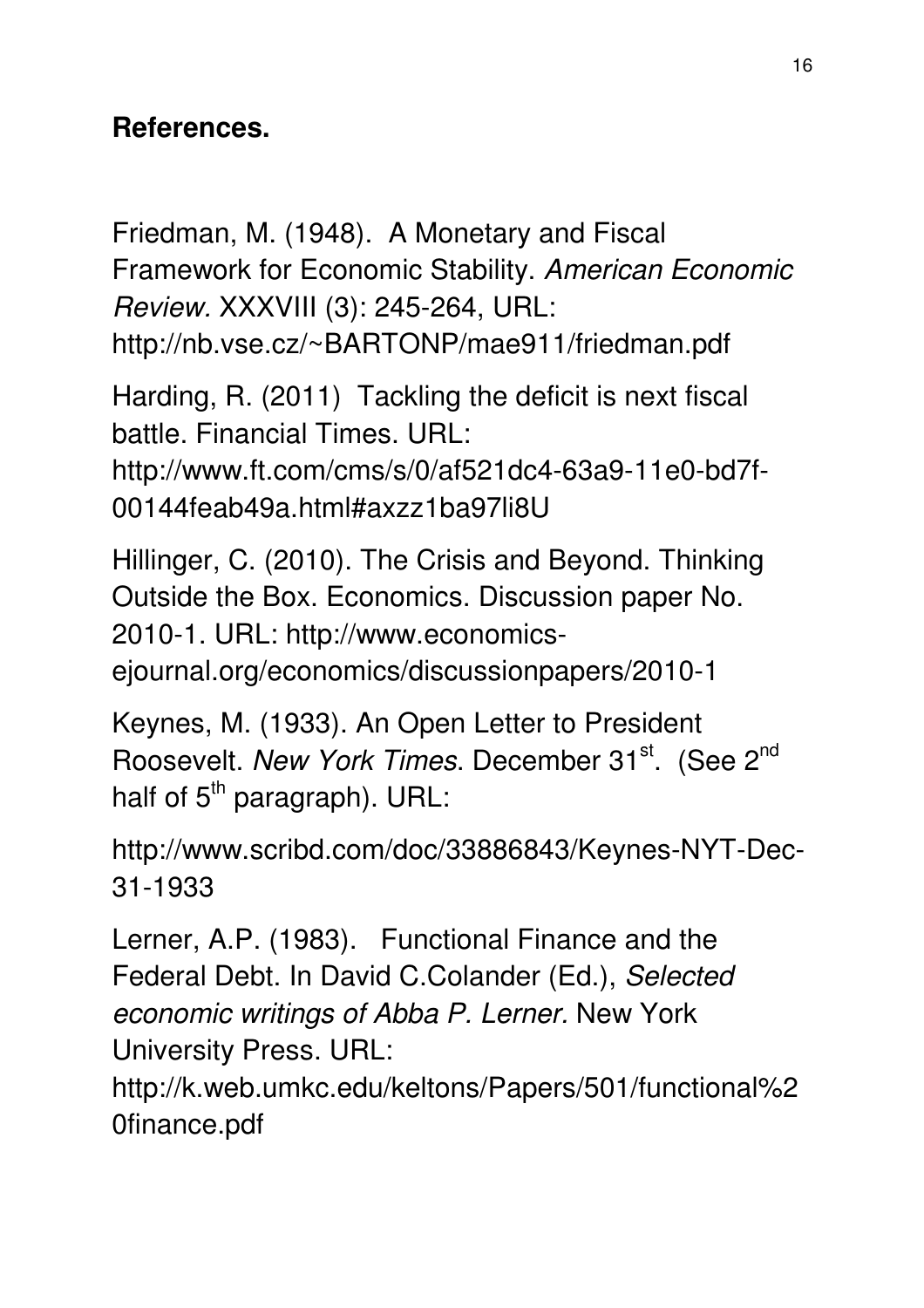Mosler, W. (2010). Proposals for the Banking System. Huffington Post, January 21<sup>st</sup>. (See 2<sup>nd</sup> last paragraph).

URL: http://www.huffingtonpost.com/warrenmosler/proposals-for-the-banking\_b\_432105.html

Musgrave, R. (2010). Government Borrowing is Near Pointless. Munich Personal RePEc Archive Paper No. 23785. URL: http://mpra.ub.uni-muenchen.de/23785/

Mitchell, W. (2011). The IMF – incompetent, biased and culpable. URL:

http://bilbo.economicoutlook.net/blog/?p=13471

OECD (2010). Fiscal Consolidation: Requirements, Timing, Instruments and Institutional Arrangements. URL: http://www.oecd.org/dataoecd/63/57/46435606.pdf

Ostry, J.D. (2010A). Watch This (Fiscal) Space: Assessing Room for Fiscal Manoeuver in Advanced Countries. IMF Direct. http://blogimfdirect.imf.org/2010/09/01/watch-this-fiscal-spaceassessing-room-for-fiscal-maneuver-in-advancedcountries/

Ostry, J.D., Atish R. Ghosh, Jun I. Kim, and Mahvash S. Qureshi, (2010**B**) Fiscal Space. IMF Staff Position Note, SPN/10/11. URL:

http://www.imf.org/external/pubs/ft/spn/2010/spn1011.pd f